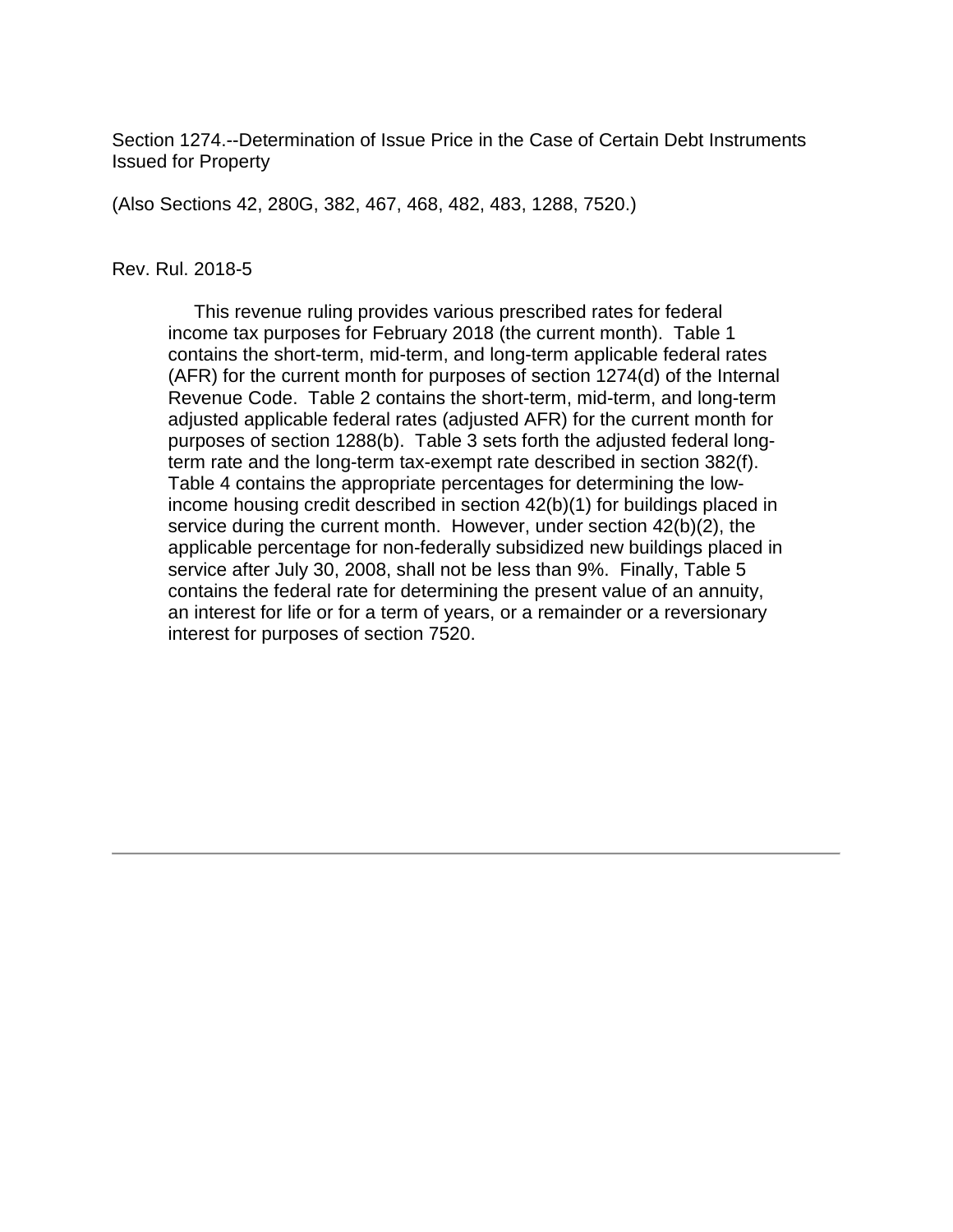# REV. RUL. 2018-5 TABLE 1

# Applicable Federal Rates (AFR) for February 2018

|            | <b>Period for Compounding</b> |            |           |                |  |
|------------|-------------------------------|------------|-----------|----------------|--|
|            | Annual                        | Semiannual | Quarterly | <b>Monthly</b> |  |
|            |                               |            |           |                |  |
|            | Short-term                    |            |           |                |  |
|            |                               |            |           |                |  |
| AFR        | 1.81%                         | 1.80%      | 1.80%     | 1.79%          |  |
| 110% AFR   | 1.99%                         | 1.98%      | 1.98%     | 1.97%          |  |
| 120% AFR   | 2.17%                         | 2.16%      | 2.15%     | 2.15%          |  |
| 130% AFR   | 2.35%                         | 2.34%      | 2.33%     | 2.33%          |  |
|            |                               |            |           |                |  |
|            | Mid-term                      |            |           |                |  |
| <b>AFR</b> | 2.31%                         | 2.30%      | 2.29%     | 2.29%          |  |
| 110% AFR   | 2.55%                         | 2.53%      | 2.52%     | 2.52%          |  |
| 120% AFR   | 2.78%                         | 2.76%      | 2.75%     | 2.74%          |  |
| 130% AFR   | 3.01%                         | 2.99%      | 2.98%     | 2.97%          |  |
| 150% AFR   | 3.48%                         | 3.45%      | 3.44%     | 3.43%          |  |
| 175% AFR   | 4.07%                         | 4.03%      | 4.01%     | 4.00%          |  |
|            |                               |            |           |                |  |
|            |                               | Long-term  |           |                |  |
| <b>AFR</b> | 2.66%                         | 2.64%      | 2.63%     | 2.63%          |  |
| 110% AFR   | 2.92%                         | 2.90%      | 2.89%     | 2.88%          |  |
| 120% AFR   | 3.20%                         | 3.17%      | 3.16%     | 3.15%          |  |
| 130% AFR   | 3.46%                         | 3.43%      | 3.42%     | 3.41%          |  |
|            |                               |            |           |                |  |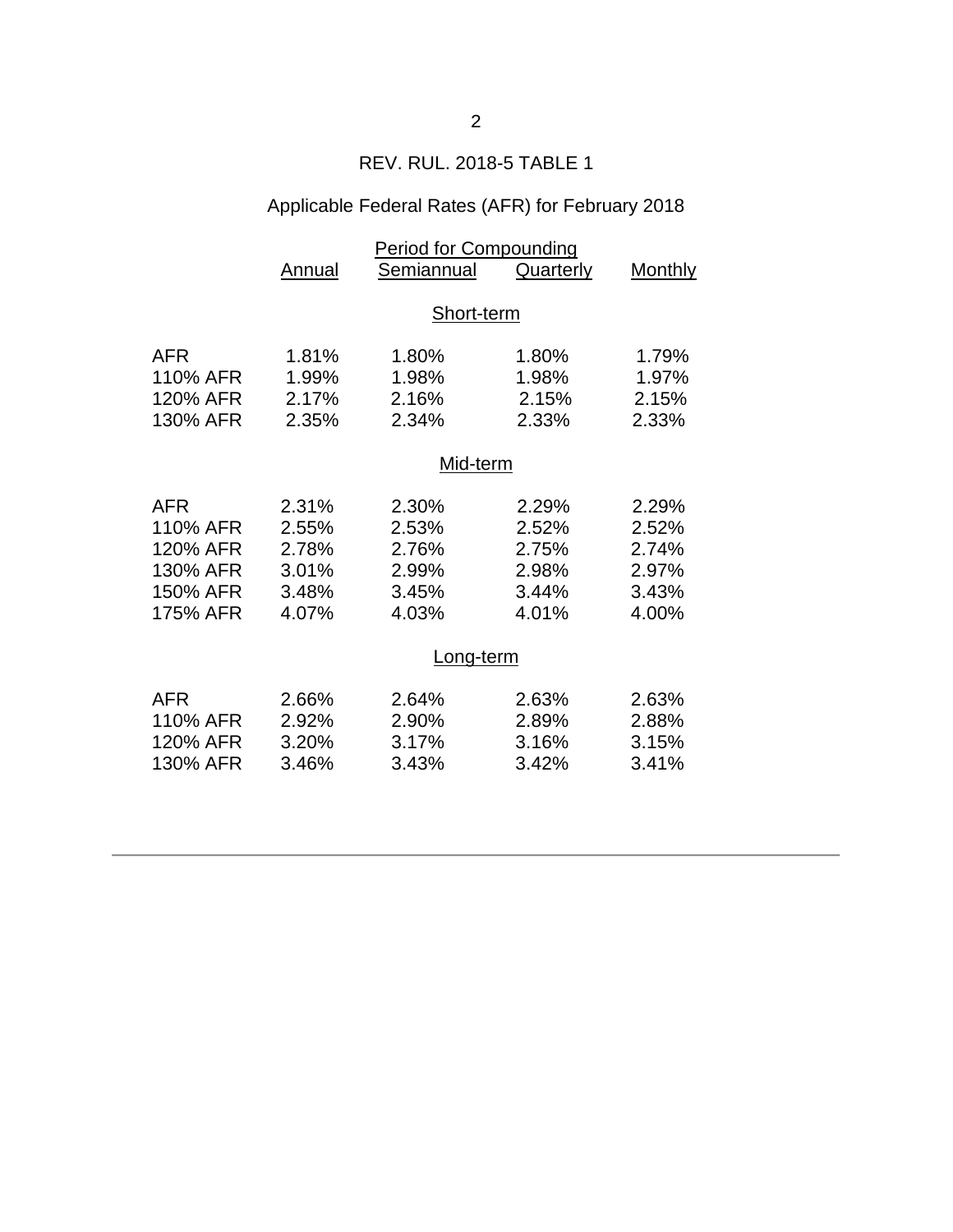### REV. RUL. 2018-5 TABLE 2

# Adjusted AFR for February 2018

|                            | <b>Period for Compounding</b> |            |           |         |  |
|----------------------------|-------------------------------|------------|-----------|---------|--|
|                            | Annual                        | Semiannual | Quarterly | Monthly |  |
| Short-term<br>adjusted AFR | 1.34%                         | $1.34\%$   | 1.34%     | 1.34%   |  |
| Mid-term<br>adjusted AFR   | 1.72%                         | 1.71%      | 1.71%     | 1.70%   |  |
| Long-term<br>adjusted AFR  | 1.97%                         | 1.96%      | 1.96%     | 1.95%   |  |

## REV. RUL. 2018-5 TABLE 3

| Rates Under Section 382 for February 2018                                                                                                                                            |          |
|--------------------------------------------------------------------------------------------------------------------------------------------------------------------------------------|----------|
| Adjusted federal long-term rate for the current month                                                                                                                                | $1.97\%$ |
| Long-term tax-exempt rate for ownership changes during the<br>current month (the highest of the adjusted federal long-term<br>rates for the current month and the prior two months.) | 1.97%    |